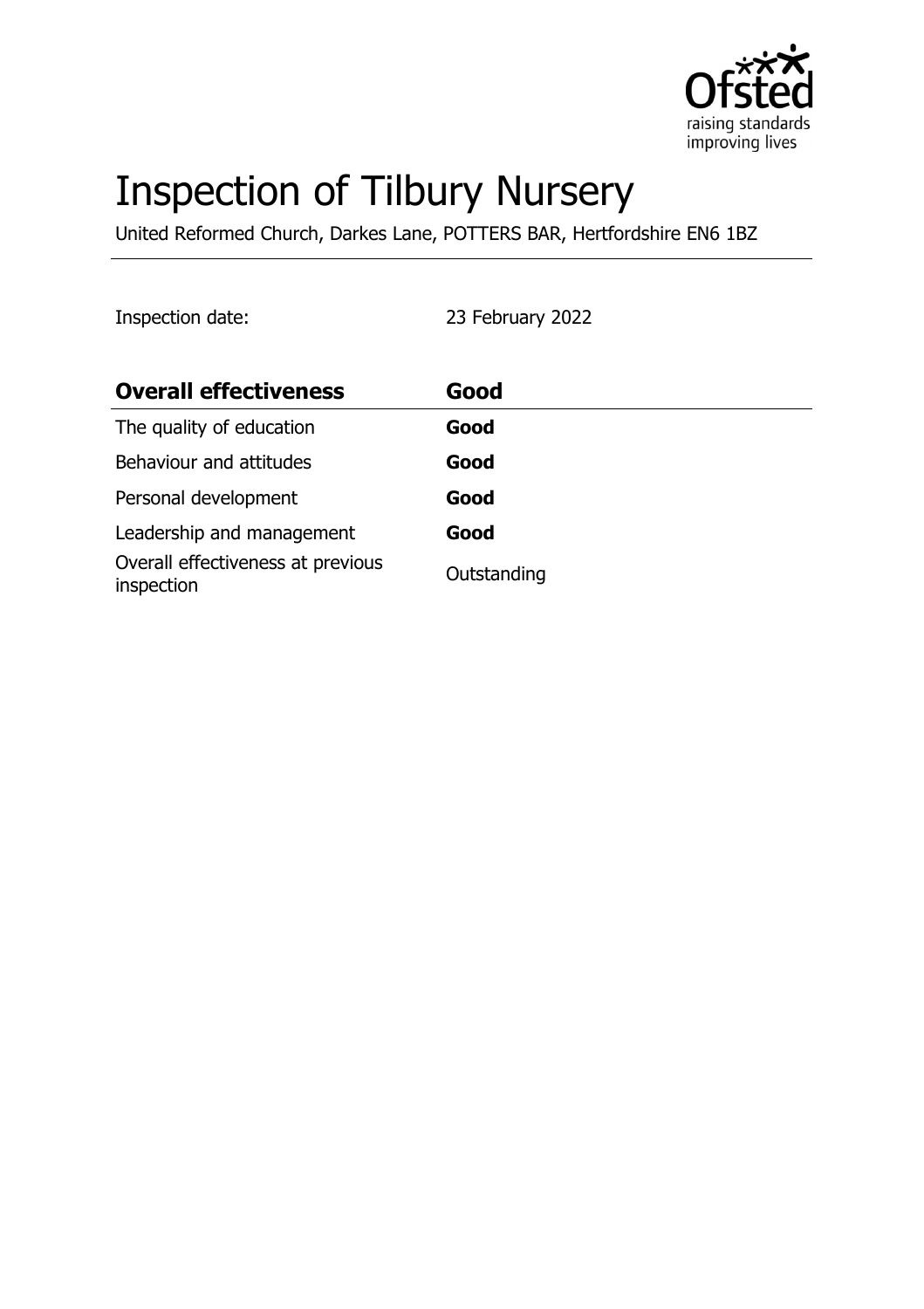

# **What is it like to attend this early years setting?**

## **The provision is good**

Children enjoy their time at the setting. They arrive enthusiastically and hang up their coats independently before saying goodbye to their parents. Children learn about how things grow and change over time. For instance, the oldest children look at the differences between living and dying plants. This helps them to understand about the world around them.

Children develop their physical skills. They share bicycles and wheeled toys with one another. They work together to make the wheeled toys move. Children follow instructions, such as ensuring that they all ride in the same direction. This develops their understanding of how to move around the space safely.

Children received strong support during local lockdowns due to the COVID-19 pandemic. For instance, they watched online lessons and participated in online yoga sessions at home. These were led by the staff team. They engaged in conversations with staff about where they live as they were spending more time at home. Children of key workers returned to the setting first. They built on their home learning experiences. For instance, they helped to build a large home for bugs in the garden. As a result, children made connections between their learning experiences. Gaps in their learning due to the COVID-19 pandemic were minimal.

## **What does the early years setting do well and what does it need to do better?**

- $\blacksquare$  Parents speak very highly of the staff. They talk to staff about their children before joining the nursery. This helps staff to identify children's interests and initial starting points. Staff monitor children's progress and discuss this with the manager regularly. This helps them to identify those children who may have specific needs. The manager uses additional funding that the setting receives to provide targeted support to those children who need it most.
- Staff focus on children's emotional development. The deputy manager has completed specific training to support children. She shares her knowledge with the wider staff team so that all children can benefit. Children identify how they are feeling when they arrive in the morning. They talk about what has happened during the day if their feelings change. This helps children to become aware of their own feelings and how others around them feel.
- Children learn to communicate effectively. Older children talk confidently in groups. Staff encourage all children to share their thoughts and ideas. This helps staff to assess children's knowledge and understanding of what they are teaching. Staff encourage children to use a range of vocabulary. For instance, they ask them to think of different ways to describe the petals on a flower. Children respond by telling their friends that the petals are 'crinkly'.
- $\blacksquare$  The manager provides staff with training and support in their roles. She has a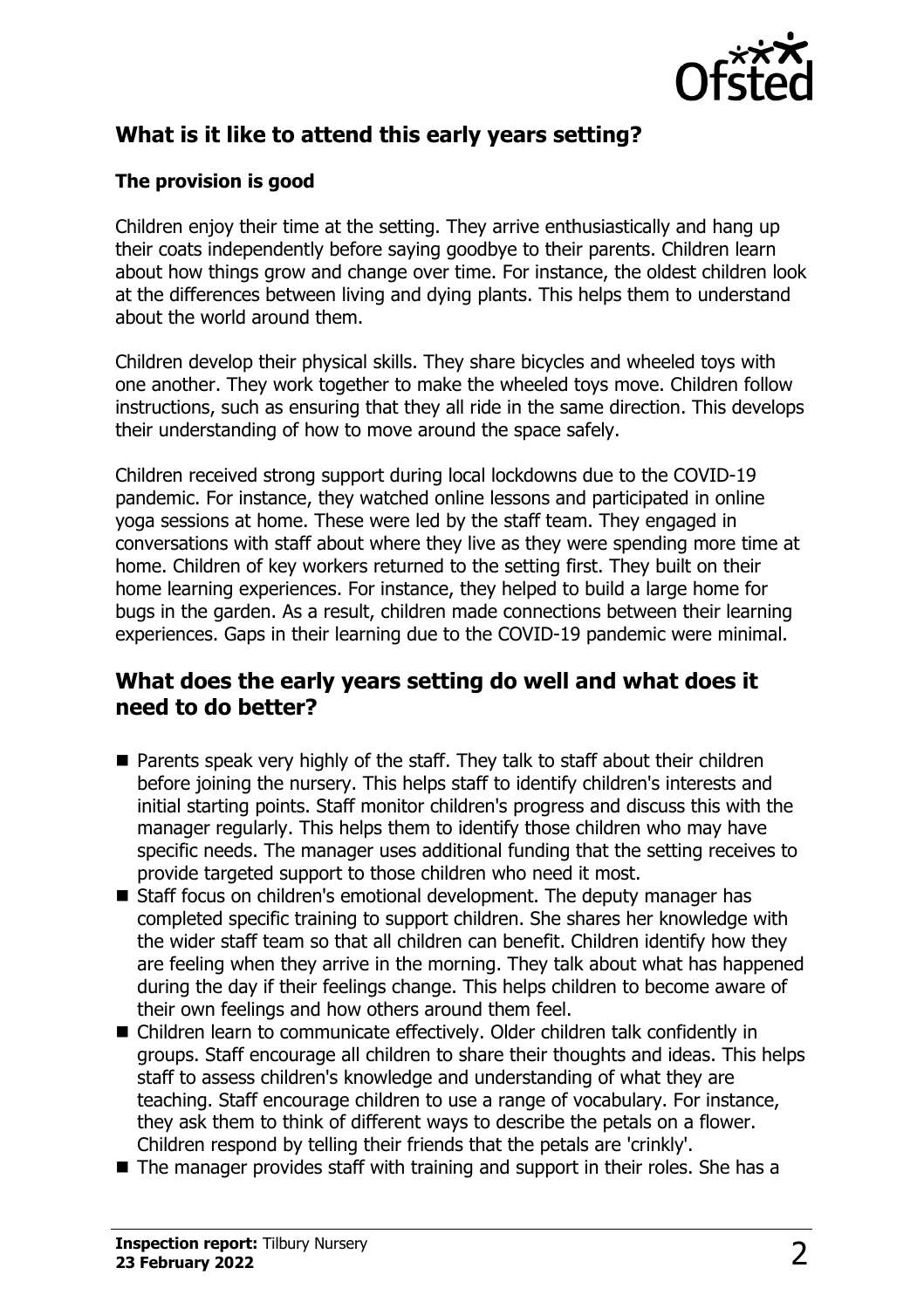

robust recruitment process to ensure that staff are suitable. The members of the committee are actively involved. They provide the manager with annual appraisals and support her with any issues that arise. For example, the manager and chairperson work together with the church to ensure that the garden area is safe and secure.

- Staff know what they want children to learn. However, the support that staff provide to the youngest children during the session is not always effective enough. For example, some younger children lose interest in planned group activities and move to an activity of their own choosing. Children are left to explore this activity by themselves without the benefit of adult input. As a result, younger children cannot always make the most of the learning opportunities on offer.
- Children have access to a wide range of books. Staff encourage children to select books independently. However, children do not always have enough time to look at the books they choose. For instance, the older children look at books while waiting for their friends to finish snack. Some children just start looking at a book and then it is time to tidy away and move on to the next activity. This means that not all children have the opportunity to develop a deep love of books and reading at the setting.

# **Safeguarding**

The arrangements for safeguarding are effective.

Staff have a strong understanding of their roles and responsibilities to keep children safe. They complete regular safeguarding training. The manager checks their knowledge frequently, such as during their regular staff meetings. Staff recognise the possible signs that a child may be at risk of exposure to extreme views and behaviour. The manager has established strong professional relationships with the local authority. She liaises with them regularly, sharing relevant information. Staff understand how to raise concerns regarding their colleagues. They are confident in the process to follow should they need to escalate their concerns further.

# **What does the setting need to do to improve?**

#### **To further improve the quality of the early years provision, the provider should:**

- $\blacksquare$  adapt activities and session routines so that staff can fully support the youngest children to make the most of their learning opportunities
- $\blacksquare$  make better use of opportunities during the session for children to engage fully in stories and develop a love of books and reading.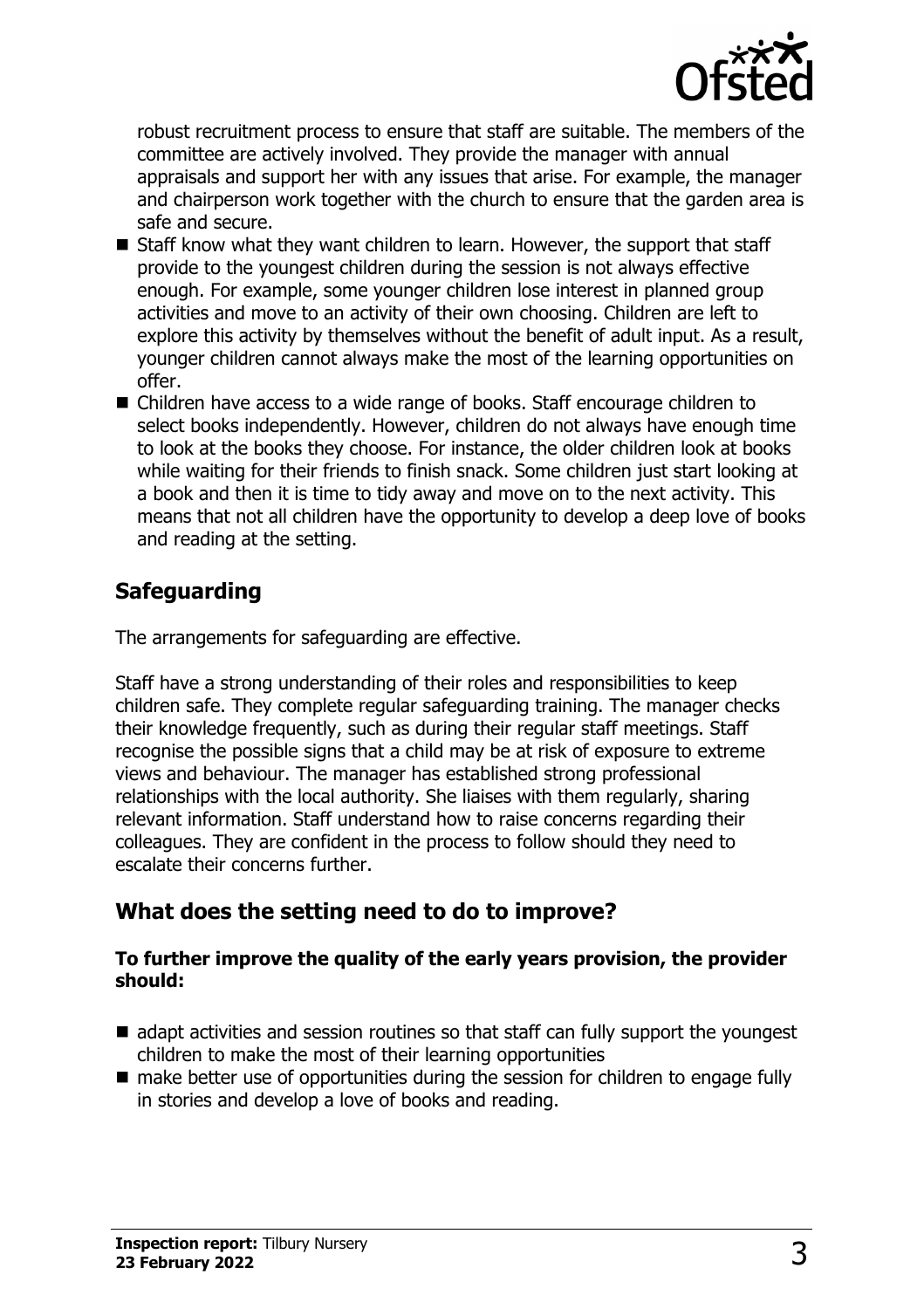

| <b>Setting details</b>                              |                                                         |
|-----------------------------------------------------|---------------------------------------------------------|
| Unique reference number                             | 130596                                                  |
| <b>Local authority</b>                              | <b>Hertfordshire</b>                                    |
| <b>Inspection number</b>                            | 10127315                                                |
| <b>Type of provision</b>                            | Childcare on non-domestic premises                      |
| <b>Registers</b>                                    | Early Years Register                                    |
| Day care type                                       | Sessional day care                                      |
| Age range of children at time of<br>inspection      | $2$ to 4                                                |
| <b>Total number of places</b>                       | 36                                                      |
| Number of children on roll                          | 43                                                      |
| Name of registered person                           | Potters Bar United Reformed Church Nursery<br>Committee |
| <b>Registered person unique</b><br>reference number | RP903619                                                |
| <b>Telephone number</b>                             | 07443628586                                             |
| Date of previous inspection                         | 20 November 2014                                        |

# **Information about this early years setting**

Tilbury Nursery registered in 1993 on the Early Years Register. The nursery opens Monday to Friday, during term time only. A range of sessions are available from 9am to 3pm. The nursery employs 12 members of childcare staff. Of these, eight members of staff hold appropriate qualifications at level 2 or level 3. The nursery provides funded early education for two-, three- and four-year-old children.

## **Information about this inspection**

#### **Inspector**

Jenny Hardy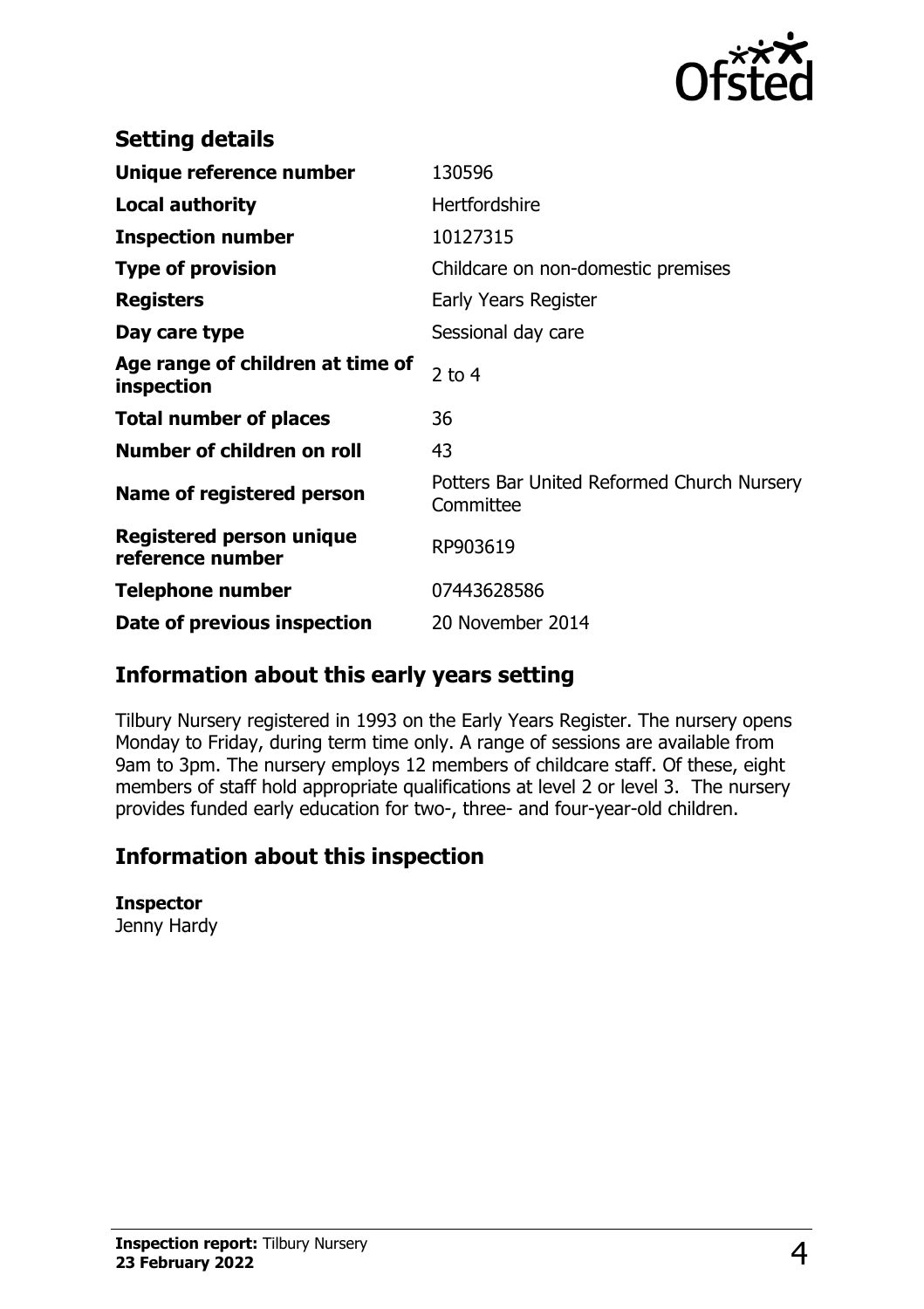

### **Inspection activities**

- $\blacksquare$  This was the first routine inspection the provider received since the COVID-19 pandemic began. The inspector discussed the impact of the pandemic with the provider and has taken that into account in their evaluation of the provider.
- $\blacksquare$  The inspector undertook a learning walk with the manager and deputy manager. They discussed the curriculum and considered the impact of this on children's learning.
- The manager and inspector jointly observed staff member's interactions with children. They discussed how staff support children's learning and development.
- The inspector spoke to parents, staff and children at appropriate times throughout the inspection. She took their views into consideration.
- $\blacksquare$  The inspector viewed staff suitability documents and suitability information for committee members.

We carried out this inspection under sections 49 and 50 of the Childcare Act 2006 on the quality and standards of provision that is registered on the Early Years Register. The registered person must ensure that this provision complies with the statutory framework for children's learning, development and care, known as the early years foundation stage.

If you are not happy with the inspection or the report, you can [complain to Ofsted](http://www.gov.uk/complain-ofsted-report).